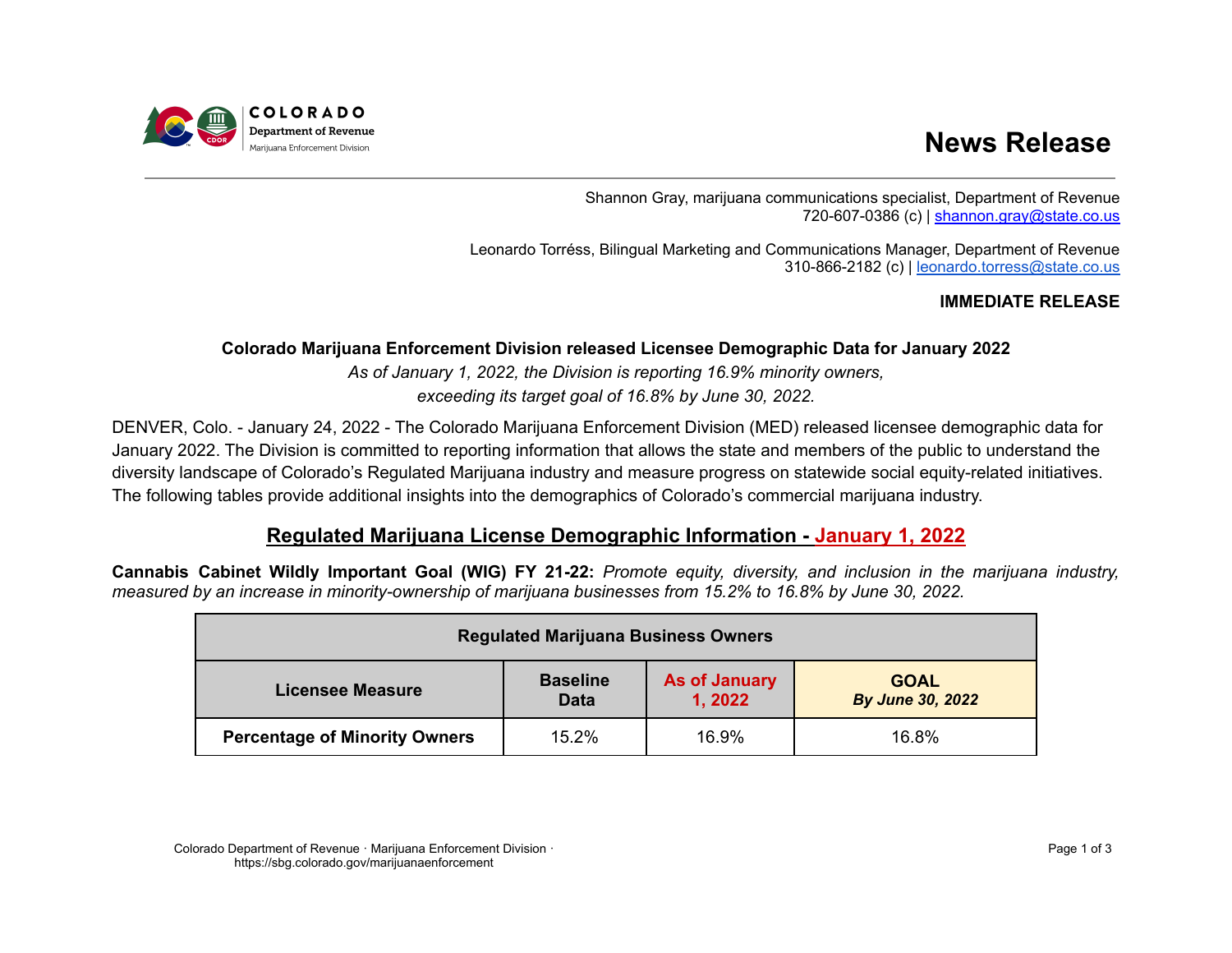# **As of January 1, 2022, there are 50 approved Social Equity licensees (4 issued in December).**

#### **January 1, 2022 Race/Ethnicity Data:**

- ➢ **Employee Licenses**: Approximately 39% or 16,495 Employee licenses did not disclose or their race/ethnicity is unknown.
- ➢ **Owner Licenses**: Approximately 12% or 226 Owner licenses did not disclose or their race/ethnicity is unknown.

| <b>License Type</b> | Asian            | <b>Black</b>       | Caucasian         | Hispanic/Latino  | <b>Mixed</b><br>Race | <b>Native</b><br>American | <b>Native</b><br>Hawaiian/<br><b>Pacific</b><br><b>Islander</b> | <b>Total</b> |
|---------------------|------------------|--------------------|-------------------|------------------|----------------------|---------------------------|-----------------------------------------------------------------|--------------|
| <b>Employee</b>     | 371              | 1,577              | 16,828            | 4,336            | 1,705                | 392                       | 79                                                              | 25,288       |
|                     | $(1.5\%)$        | $(6.2\%)$          | (66.5%)           | $(17.1\%)$       | $(6.7\%)$            | $(1.6\%)$                 | $(1\%)$                                                         | $(93.8\%)$   |
| Owner               | 67               | 48                 | 1,380             | 132              | 23                   | 8                         | 3                                                               | 1,661        |
|                     | $(4.0\%)$        | $(2.9\%)$          | $(83.1\%)$        | $(7.9\%)$        | $(1.4\%)$            | $(1\%)$                   | $(1\%)$                                                         | $(6.2\%)$    |
| <b>Grand Totals</b> | 438<br>$(1.6\%)$ | 1,625<br>$(6.0\%)$ | 18,208<br>(67.6%) | 4,468<br>(16.6%) | 1,728<br>$(6.4\%)$   | 400<br>$(1.5\%)$          | 82<br>$(1\%)$                                                   | 26,949       |

**Race/Ethnicity Data & Percentages By License Type (Excludes the "Undisclosed/Unknown" Licenses)**

- ➢ **Employee Licenses**: Those who disclosed their race/ethnicity as Caucasian held 66.5% of Employee licenses, compared to 6.2% who disclosed themselves as Black, and 17.1% for those who disclosed themselves as Hispanic/Latino.
- ➢ **Owner Licenses**: Those who disclosed themselves as Caucasian held 83.1% of owner licenses, compared to 2.9% for those who disclosed themselves as Black and 7.9% for Hispanic/Latino.

# *CONTINUE FOR GENDER DATA*